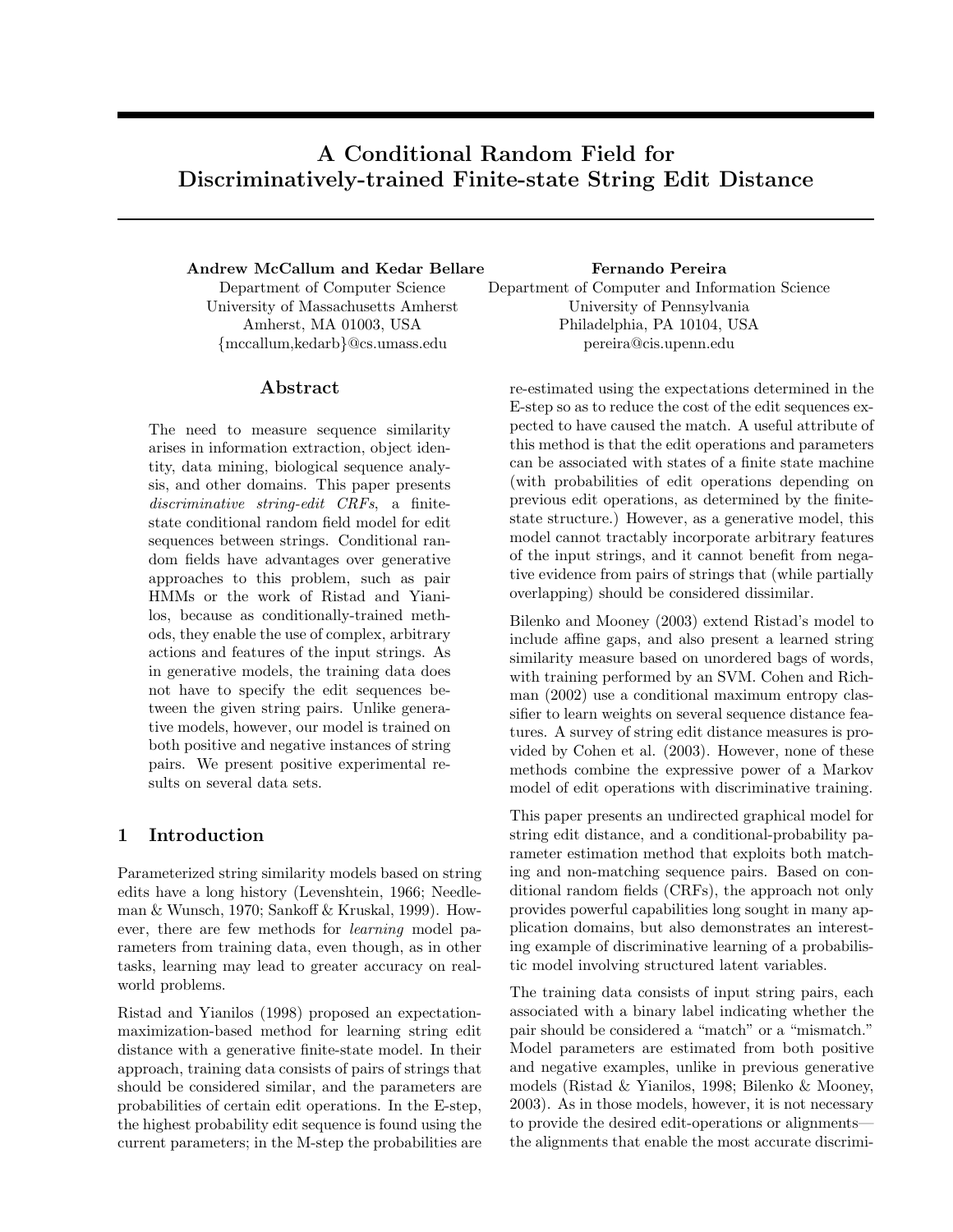nation will be discovered automatically through an EM procedure. Thus this model is an example of an interesting class of graphical models that are trained conditionally, but have latent variables, and find the latent variable parameters that maximize discriminative performance. Another recent example includes work on CRFs for object recognition from images (Quattoni et al., 2005).

The model is structured as a finite-state machine (FSM) with a single initial state and two disjoint sets of non-initial states with no transitions between them. State transitions are labeled by edit operations. One of the disjoint sets represents the match condition, the other the mismatch condition. Any non-empty transition path starting at the initial state defines an edit sequence that is wholly contained in either the match or mismatch subsets of the machine. By marginalizing out all the edit sequences in a subset, we obtain the probability of match or mismatch.

The cost of a transition is a function of its edit operation, the previous state, the new state, the two input strings, and the starting and ending position (the position of the match-so-far before and after performing this edit operation) for each of the two input strings. In applications, we take full advantage of this flexibility. For example, the cost function can examine portions of the input strings both before and after the current match position, it can examine domain knowledge, such as lexicons, or it can depend on rich conjunctions of more primitive features.

The flexibility of edit operations is possibly even more valuable. Edits can make arbitrarily-sized forward jumps in both input strings, and the size of the jumps can be conditioned on the input strings, the current match points in each, and the previous state of the finite state process. For example, a single edit operation could match a three-letter acronym against its expansion in the other string by consuming three capitalized characters in the first string, and consuming three matching words in the second string. The cost of such an operation could be conditioned on the previous state of the finite state process, as well as the appearance of the consumed strings in various lexicons, and the words following the acronym.

Inference and training in the model depends on a complex dynamic program in three dimensions. We employ various optimizations to speed learning.

We present experimental results on five standard text data sets, including short strings such as names and addresses, as well as longer more complex strings, such as bibliographic citations. We show significant error reductions in all but one of the data sets.

# 2 Discriminatively Trained String Edit Distance

Let  $\mathbf{x} = x_1 \cdots x_m$  and  $\mathbf{y} = y_1 \cdots y_n$  be two strings or symbol sequences. This pair of input strings is associated with an output label  $z \in \{0, 1\}$  indicating whether or not the strings should be considered a match (1) or a mismatch  $(0)$ .<sup>1</sup> As we now explain, our model scores *alignments* between  $x$  and  $y$  as to whether they are a match or a mismatch. An alignment a is a fourtuple consisting of a sequence of edit operations, two sequences of string positions, and a sequence of FSM states.

Let  $\mathbf{a}.\mathbf{e} = e_1 \cdots e_k$  indicate the sequence *edit op*erations, such as delete-one-character-in-x, substituteone-character-in-x-for-one-character-in-y, or delete-allcharacters-in-x-up-to-its-next-nonalphabetic. Each edit operation  $e_p$  in the sequence consumes either some of x (deletion), some of y (insertion), or some of both (substitution), up to positions  $i_p$  in **x** and  $j_p$  in **y**. We have therefore corresponding non-decreasing sequences  $\mathbf{a}.\mathsf{x} = i_1, \ldots, i_k$  and  $\mathbf{a}.\mathsf{iy} = j_1, \ldots, j_k$  of edit-operation positions for x and y.

To classify alignments into matches or mismatches, we take edits as transition labels for a non-deterministic FSM with state set  $S = \{q_0\} \cup S_0 \cup S_1$ . There are transitions from the initial state  $q_0$  to states in the disjoint sets  $S_0$  and  $S_1$ , but no transitions between those two sets. In addition to the edit sequence and string position sequences, we associate the alignment a with a sequence of consecutive destinations states  $\mathbf{a} \cdot \mathbf{q} = q_1 \cdots q_k$ , where  $e_p$  labels an allowed transition from  $q_{p-1}$  to  $q_p$ . By construction, either  $\mathbf{a} \cdot \mathbf{q} \subseteq S_0$  or  $\mathbf{a} \in S_1$ . Alignments with states in  $S_1$  are supposed to represent matches, while alignments with states in  $S_0$  are supposed to represent mismatches.

In summary, an alignment is specified by the fourtuple  $\mathbf{a} = \langle \mathbf{a} \cdot \mathbf{e} = e_1 \cdots e_k, \mathbf{a} \cdot \mathbf{i} \times \mathbf{i} = i_1 \cdots i_k, \mathbf{a} \cdot \mathbf{i} \times \mathbf{j} =$  $j_1 \cdots j_k$ ,  $\mathbf{a} \cdot \mathbf{q} = q_1 \cdots q_k$ . For convenience, we also write  $\mathbf{a} = a_0, a_1 \cdots a_k$  with  $a_p = \langle e_p, i_p, j_p, q_p \rangle, 1 \leq$  $p \leq k$  and  $a_0 = \langle -, 0, 0, q_0 \rangle$  where  $-$  is a dummy initial edit.

Given two strings  $x$  and  $y$ , our discriminative string edit CRF defines the probability of an alignment between **x** and **y** as

$$
p(\mathbf{a}|\mathbf{x}, \mathbf{y}) = \frac{1}{Z_{\mathbf{x}, \mathbf{y}}} \prod_{i=1}^{|\mathbf{a}|} \Phi(a_{i-1}, a_i, \mathbf{x}, \mathbf{y}),
$$

<sup>1</sup>One could also straightforwardly imagine a different regression-based scenario in which z is real-valued, or also a ranking-based criteria, in which two pairs are provided and z indicates which pair of strings should be considered closer.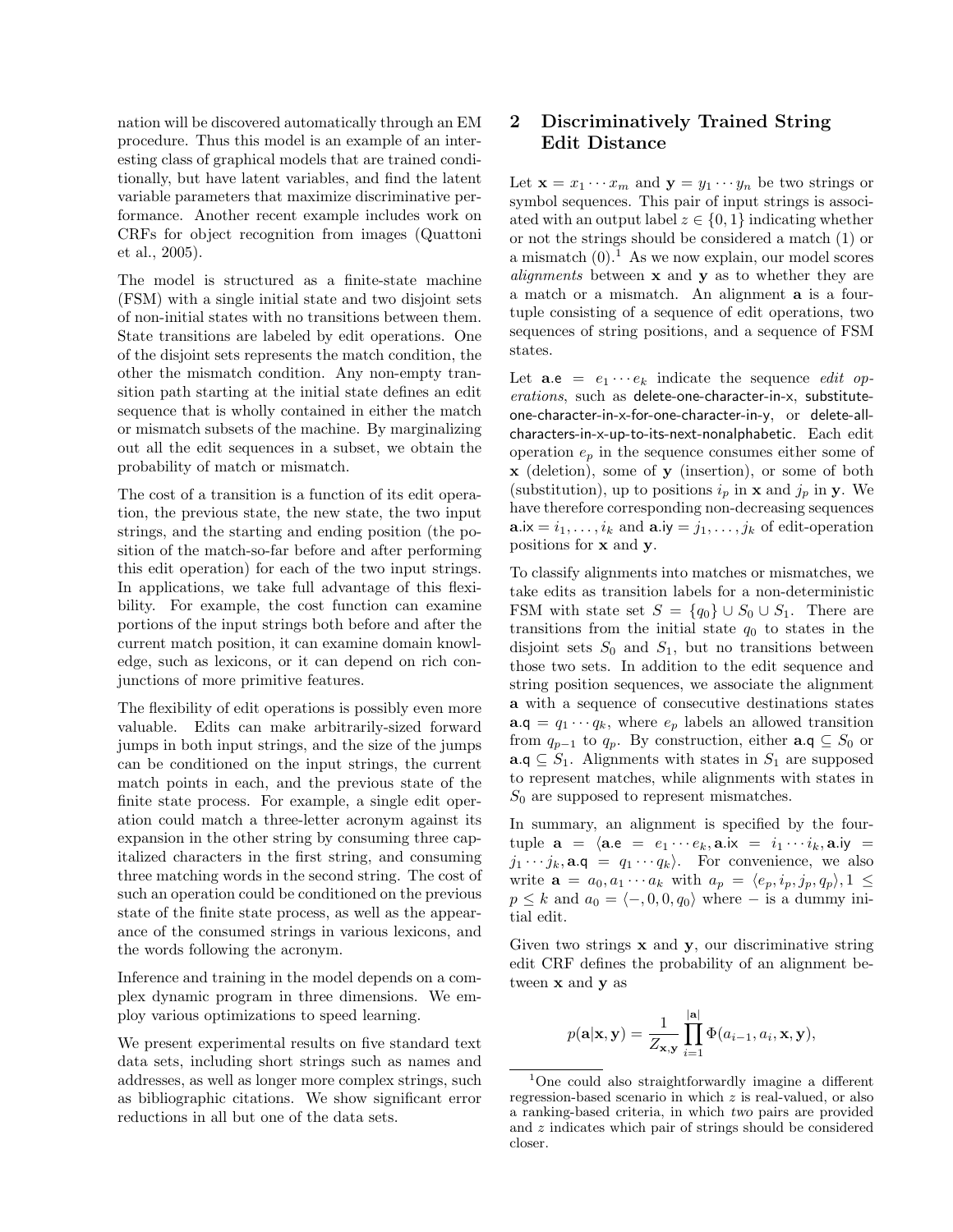where the potential function  $\Phi(\cdot)$  is a non-negative function of its arguments, and  $Z_{\mathbf{x},\mathbf{y}}$  is the normalizer (partition function). In our experiments we parameterize these potential functions as an exponential of a linear scoring function

$$
\Phi(a_{i-1}, a_i, \mathbf{x}, \mathbf{y}) = \exp \Lambda \cdot \mathbf{f}(a_{i-1}, a_i, \mathbf{x}, \mathbf{y}),
$$

where **f** is a vector of *feature functions*, each taking as arguments two consecutive states in the alignment sequence, the corresponding edits, and their string positions, which allow the feature functions to depend on the context of  $a_i$  in **x** and **y**. A typical feature function combines some predicate on the input, orinput feature, with a predicate over the alignment itself (edit operation, states, positions).

To obtain the probability of match given simply the input strings, we marginalize over all alignments in the corresponding state set:

$$
p(z|\mathbf{x}, \mathbf{y}) = \sum_{\mathbf{a}, \mathbf{q} \subseteq S_z} \frac{1}{Z_{\mathbf{x}, \mathbf{y}}} \prod_{i=1}^{|\mathbf{a}|} \Phi(a_{i-1}, a_i, \mathbf{x}, \mathbf{y}),
$$

Fortunately, this sum can be calculated efficiently by dynamic programming. Typically, for any given edit operation, starting positions and input strings, there are a small number of possible resulting ending positions. Max-product (Viterbi-like) inference can also be performed efficiently.

### 3 Parameter Estimation

Parameters are estimated by penalized maximum likelihood on a set of training data. Training data consists of a set of N string pairs  $\langle \mathbf{x}^{(j)}, \mathbf{y}^{(j)} \rangle$  with corresponding labels  $z^{(j)} \in \{0,1\}$ , indicating whether or not the pair is a match. We use a zero-mean spherical Gaussian prior  $\sum_k \lambda_k^2/\sigma^2$  for penalization.

The incomplete (non-penalized) log-likelihood is then

$$
\mathcal{L}_I = \big(\sum_j \log p(z^{(j)} | \mathbf{x}^{(j)}, \mathbf{y}^{(j)})\big)
$$

and the complete log-likelihood is

$$
\mathcal{L}_C = \big(\sum_j \sum_\mathbf{a} \log(p(z^{(j)}|\mathbf{a}, \mathbf{x}^{(j)}, \mathbf{y}^{(j)})p(\mathbf{a}|\mathbf{x}^{(j)}, \mathbf{y}^{(j)}))\big)
$$

We maximize this likelihood with EM, estimating  $p(\mathbf{a}|\mathbf{x}^{(j)}, \mathbf{y}^{(j)})$  given current parameters  $\Lambda$  in the Estep, and maximizing the complete penalized loglikelihood in the M-step. For optimization in the Mstep we use BFGS. Unlike CRFs without latent variables, the objective function has local maxima. To avoid getting stuck in poor local maxima, the parameters are initialized to yield a reasonable default edit distance.

Dynamic programming for this model fills a threedimensional table (two for the two input strings, and one for the states in  $S$ ). The table can be moderately large in practice  $(n = m = 100 \text{ and } |S| = 12$ , resulting in 120,000 entries), and beam search may effectively be used to increase speed, just as in speech recognition, where even larger tables are common.

It is interesting to examine what alignments will be learned in  $S_0$ , the non-match portion of the model. To attain high accuracy, these states should attract string pairs that are dissimilar. But even similar strings have bad alignments, for example the alignment that first deletes all of x, and then inserts all of y. Fortunately, finding how dissimilar two strings are requires finding as good an alignment as is possible, and then deciding that this alignment is not very good. These as-goodas-possible alignments are exactly what our learning procedure discovers: driven by an objective function that aims to maximize the likelihood of the correct binary match/non-match labels, the model finds the latent alignment paths that enable it to maximize this likelihood.

This model thus falls in a family of interesting techniques involving discrimination among complex structured objects, in which the structure or relationship among the parts is unknown (latent), and the latent choice has high impact on the discrimination task. Similar considerations are at the core of discriminative non-probabilistic methods for structured problems such as handwriting recognition (LeCun et al., 1998) and speech recognition (Woodland & Povey, 2002), and, more recently, computer vision object recognition (Quattoni et al., 2005). We discuss related work further in Section 6.

### 4 Implementation

The model has been implemented as part of the finite-state transducer classes in MALLET (McCallum, 2002). We map three-dimensional dynamic programming problems over positions in  $x$  and  $y$  and states S to MALLET's existing finite-state forward-backward and Viterbi implementations by encoding the two position indices into a single index in a diagonal crossing pattern that starts at  $(0, 0)$ . For example, a singlecharacter delete operation, which would be a hop to an a adjacent vertical or horizontal in the original table, is a longer, one-dimensional (but deterministicallycalculated) jump in the encoding.

In addition to the standard edit operations (insertion, deletion, substitution), we have also more powerful edits that fit naturally into this model, such as delete-until-end-of-word, delete-word-in-lexicon, and delete-word-appearing-in-other-string.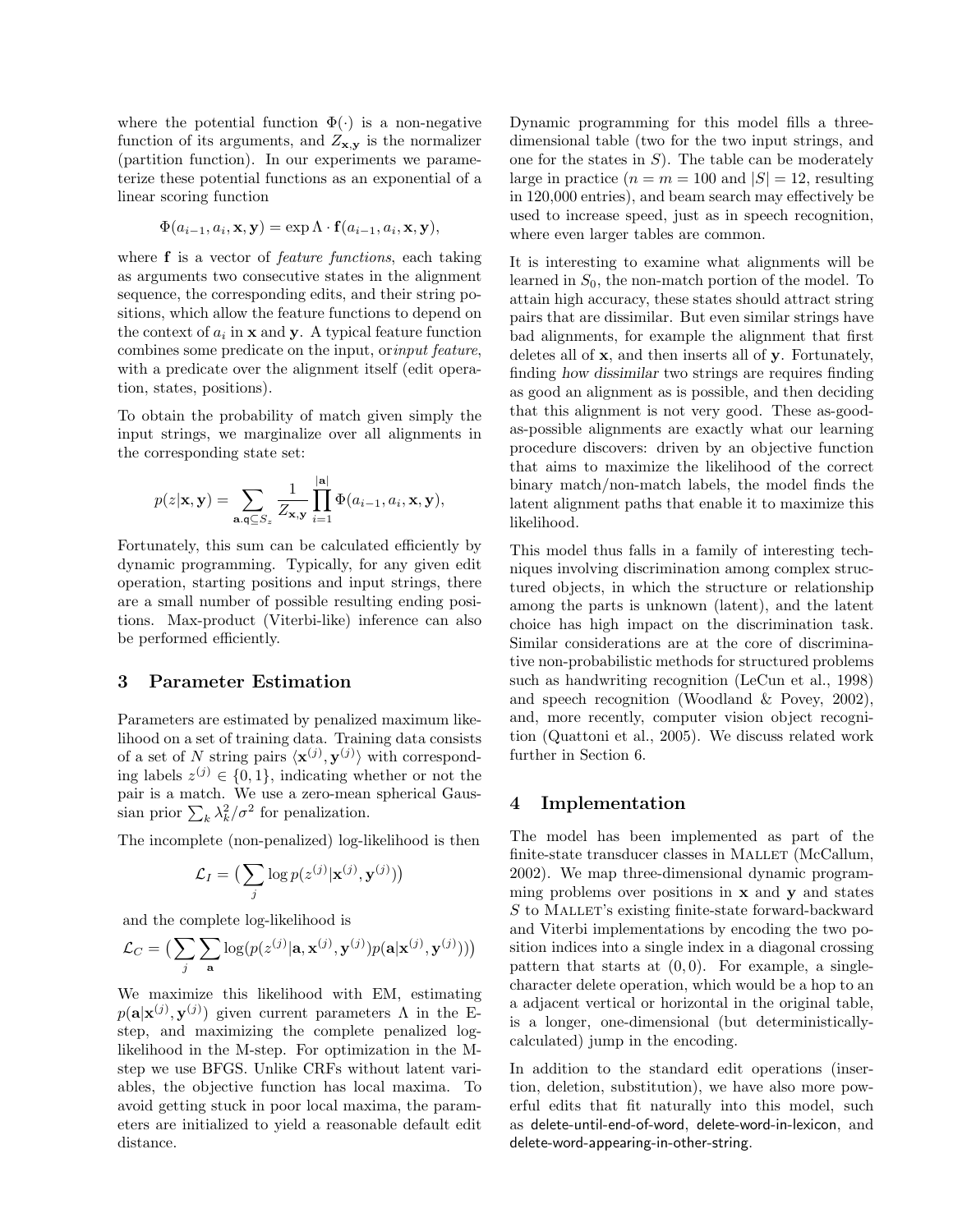### 5 Experimental Results

We show experimental results on one synthetic and six real-world data sets, all of which have been used in previous work evaluating string edit measures. The first two data sets are the name and address fields of the Restaurant database. Among its 864 records, 112 are matches. The last four data sets are citation strings from the standard Reasoning, Constraint, Reinforcement and Face sections of the CiteSeer data. The ratios of citations to unique papers for these are 514/196, 349/242, 406/148 and 295/199 respectively. Making the problem more challenging than certain other evaluations on these data sets, our strings are not segmented into fields such as title or author, but are each treated as a single unsegmented character sequence. We also present results on synthetic noise on person names, generated by the UIS Database generator. This program produces perturbed names according to modifiable noise parameters, including the probability of an error anywhere in a record, the probability of single character insertion, deletion or swap, and the probability of a word swap.

#### 5.1 Edit Operations and Features

One of the main advantages of our model is the ability to include non-independent input features and extremely flexible edit operations. The input features used in our experiments include subsets of the following, described as acting on cell  $i, j$  in the dynamic programming table and the two input strings x and y.

- same, different :  $x_i$  and  $y_j$  match (do not match);
- same-alphabetic, different-alphabetic :  $x_i$  and  $y_j$ are alphabetic and they match (do not match);
- same-numeric, different-numeric :  $x_i$  and  $y_j$  are numeric and they match (do not match);
- punctuation-x, punctuation-y :  $x_i$  and  $y_j$  are punctuation, respectively;
- alphabet-mismatch, number-mismatch : One of  $x_i$ and  $y_i$  is alphabetic (numeric), the other is not;
- end-of-x, end-of-y :  $i = |x|$   $(j = |y|)$ ;
- same-next-character, different-next-character:  $x_{i+1}$ and  $y_{i+1}$  match (do not match).

Edit operations on FSM transitions include:

- Standard string edit operations: insert, delete and substitute.
- Two character operations: swap-two-characters.
- Word skip operations: skip-if-word-in-lexicon, skipword-if-present-in-other-string, skip-parenthesizedwords and skip-any-word .

• Operations for handling acronyms and abbreviations by inserting, deleting, or substituting specific types of substrings.

Learned parameters are associated with the input features as well as with state transitions in the FSM. All transitions entering a state may share tied parameters (first order), or have different parameters (second order). Since the FSM can have more states than edit operations, it can remember the context of previous edit actions.

#### 5.2 Experimental Methodology

Our model exploits both positive and negative examples during training. Positive training examples include all pairs of strings referring to the same object (the matching strings). However, the total number of negative examples is quadratic in the number of objects. Due to both time and memory constraints, as well as a desire to avoid overwhelming the positive training examples, we sample the negative (mismatch) string pairs so as to attain a 1:10 ratio of match to mismatch pairs. In order to preferentially sample "near misses" we filter negative examples in one of two ways:

- Remove negative examples that are too dissimilar according to a suitable metric. For the Citeseer datasets we use the cosine metric to measure similarity of two citations; for other datasets we use the metric of Jaro (1989).
- Select the best matching negative pairs according to a CRF with parameters set by hand to reasonable values.

As in Bilenko and Mooney (2003), we use a 50/50 train/test split of the data, and repeat the process with the folds interchanged. With the restaurant name and restaurant address dataset, we run our algorithm with different choices of features and states, and 4 random splits of the data. With the Citeseer datasets, we have results for two random splits of the data.

To give EM training a reasonable starting point, we hand-set the initial parameters to somewhat arbitrary, yet reasonable parameters. (Of course, hand-setting of string edit parameters is the standard for all the nonlearning approaches.) We examined a small held-out set of data to verify that these initial parameters were reasonable. We set the parameters on the match portion of the FSM to provide good alignments; then we then copy these parameters to the mismatch portion of the model, offseting them by bringing all values closer to zero by a small constant.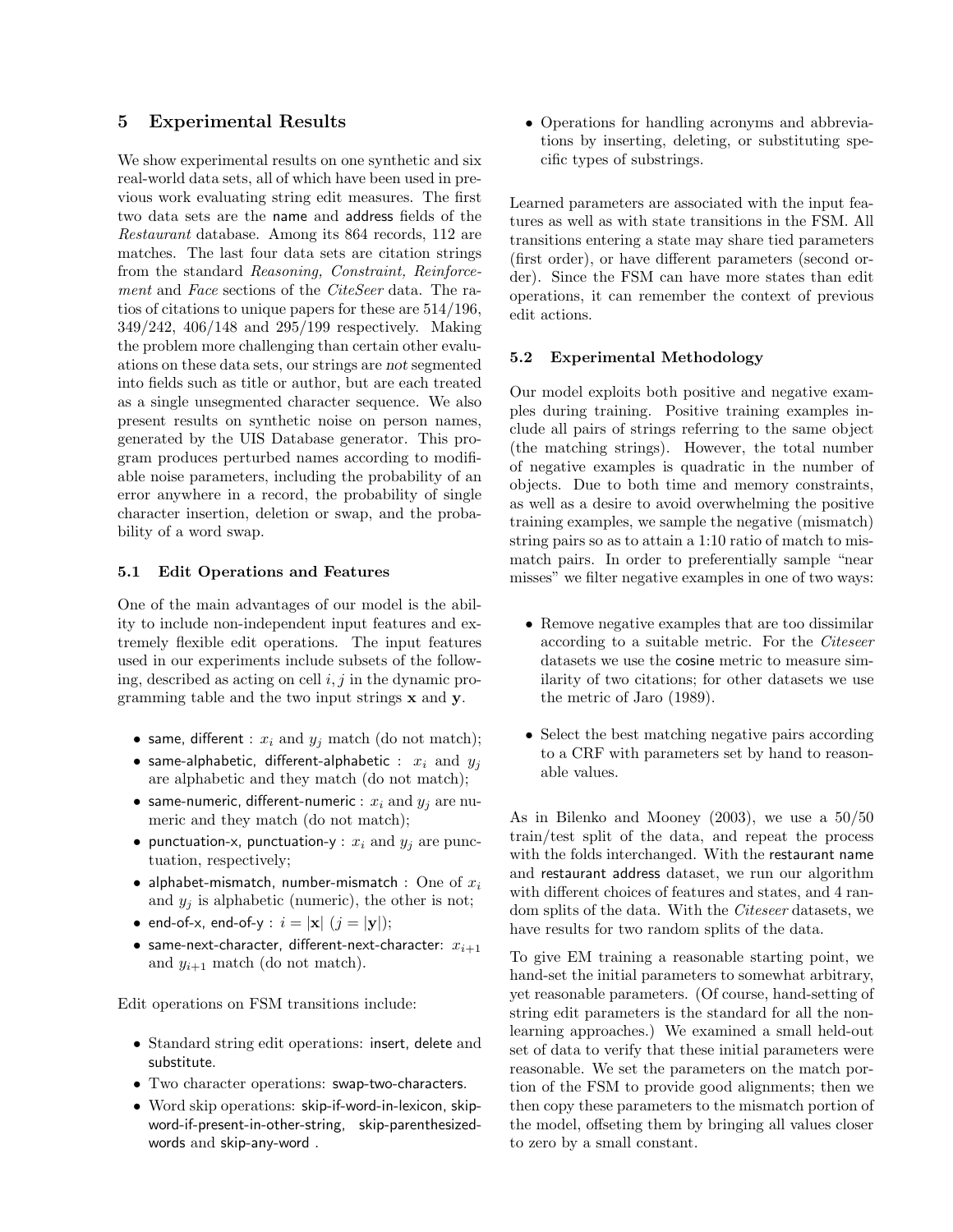| Distance Metric       | Restaurant name | Restaurant address | Reasoning | Face  | Reinforcement | Constraint l |
|-----------------------|-----------------|--------------------|-----------|-------|---------------|--------------|
| Edit Distance         | 0.290           | 0.686              | 0.927     | 0.952 | 0.893         | 0.924        |
| Learned Edit Distance | 0.354           | 0.712              | 0.938     | 0.966 | 0.907         | 0.941        |
| Vector-space          | 0.365           | 0.380              | 0.897     | 0.922 | 0.903         | 0.923        |
| Learned Vector-space  | 0.433           | 0.532              | 0.924     | 0.875 | 0.808         | 0.913        |
| CRF Edit Distance     | 0.448           | 0.783              | 0.964     | 0.918 | 0.917         | 0.976        |

Table 1: Averaged F-measure for detecting matching field values on several standard data sets (bold indicates highest F1). The top four rows are results duplicated from Bilenko and Mooney (2003); the bottom row is the performance of the CRF method introduced in this paper.

Lexicons were populated automatically by gathering the most frequent words in the training set. (Alternatively one could imagine lexicon feature values set to inverse-document-frequency values, or similar information retrieval metrics.) In some cases, before training, lexicons were edited to remove author surnames.

The equations in section 3 are used to calculate  $p(z|\mathbf{x}, \mathbf{y})$ , with a first-order model. A threshold of 0.5 predicts whether the string pair is a match or a mismatch. (Note that alternative thresholds could easily be used to trade of precision and recall, and that CRFs are typically good at predicting calibrated posterior probabilities needed for such tuning as well as accuracy/coverage curves.) Bilenko and Mooney (2003) found transitive closure to improve F1, and use it for their results; we did not find it to help, and do not.

Precision is calculated to be the ratio of the number of correctly classified duplicates to the total number of duplicates identified. Recall is the ratio of correctly classified duplicates to the total number of duplicates in the dataset. We report the mean performance across multiple random splits.

#### 5.3 Results

In experiments on the six real-world data sets we compare our performance against results in a recent benchmark paper by Bilenko and Mooney (2003); Bilenko recently completely thesis work in this area. These results are summarized in Table 1, where the top four rows are duplicated from Bilenko and Mooney (2003), and the bottom row shows the results of our method. The entries are the average F1 measure across the folds. We observe large performance improvements on most datasets. The fact that the difference in performance across our trials is typically around 0.01 suggests strong statistical significance. Our average F1 on the Face dataset was 0.04 less than the previous best. The examples on which we made errors generally had a large venue, authors, or URL field in one string but not in the other.

We also evaluate the effect on performance of using Viterbi (max-product) inference in training in-

| Dataset            |       | Viterbi   Forward-Backward |
|--------------------|-------|----------------------------|
| Restaurant name    | 0.689 | 0.720                      |
| Restaurant address | 0.708 | በ 651                      |

Table 2: Averaged F-measures for Viterbi vs. forwardbackward on (trained and evaluated on a subset of the data; smaller test set yields higher accuracy).

stead of forward-backward (sum-product) inference. Except for the restaurant address dataset, forwardbackward performs significantly better than Viterbi on all datasets. The restaurant address data set contains positive examples with a large unmatched suffix in one of the strings, which may lead to an inappropriate dilution of probability amongst many alignments. Average F1 measures for the restaurant datasets using Viterbi and forward-backward are shown in Table 2. All results shown in Table 1 use forward-backward probabilities.

In the other tables we present results showing the impact of various edit operations and features.

Table 3 shows F1 on the restaurant data set as various edit operations are added to the model: i denotes insert, d denotes delete, s denotes substitute, paren denotes skip-parenthesized-word, lex denotes skip-if-wordin-lexicon, and pres denotes skip-word-if-present-inother-string. All use the same-alphabets and differentalphabets input features. As can be seen from the results, adding "skip" edits improves performance. Although skip-parenthesized-words gives better results on the smaller data set used for the experiments in the table, skip-if-word-in-lexicon produces a higher accuracy on larger data sets, because of peculiarities in how restaurants with the same name and different locations are named in the data set. We also see that a second-order model performs less well, presumably because of data sparseness.

Table 4 shows the benefits of including various features for the restaurant address data set, while fixing the edit operations (insert, delete and substitute). In the table,  $s$  and  $d$  denote the same and different features,  $salp$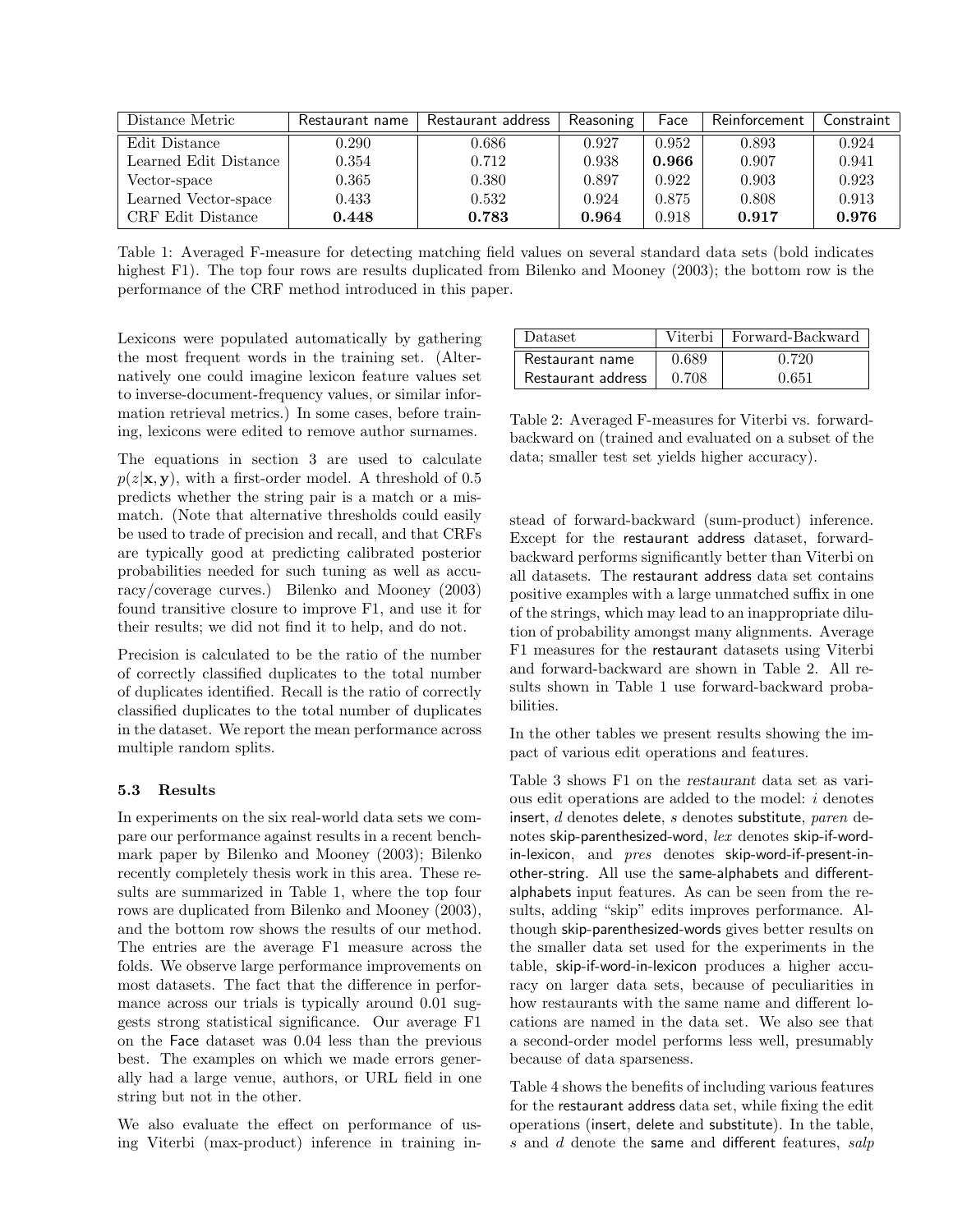| Run                                    | -F1   |
|----------------------------------------|-------|
| i, d, s                                | 0.701 |
| i, d, s, paren                         | 0.835 |
| $i, d, s, \text{lex}$                  | 0.769 |
| i, d, s, lex $2^{nd}$ order            | 0.742 |
| i, d, s, paren, lex, pres              | 0.746 |
| $i, d, s, paren, lex, pres, 2nd order$ | 0.699 |

Table 3: Averaged maximum F-measure for different state combinations on a subset of restaurant name (trained and evaluated on the same train/test split).

| Run                    |       |
|------------------------|-------|
| s, d                   | 0.944 |
| salp, dalp, snum, dnum | 0.973 |

Table 4: Averaged maximum F1-measure for different feature combinations on a subset of the restaurant address data set.

and *dalp* stand for the same-alphabets and differentalphabets features, and snum and dnum stand for the same-numbers and different-numbers features. The s and d features are different from the salp,dalp,snum, and dnum features in that the weights learned for the former depend only on whether the two characters are equal or not, and no separate weights are learned for a number match or an letter match. We conjecture that a number mismatch in the address data needs to be penalized more than a letter mismatch. Separating the same and different features into features for letters and numbers reduces the error from about 6% to 3%.

Finally, Table 5 demonstrates the power of CRFs to include extremely flexible edit operations that examine arbitrary pieces of the two input strings. In particular we measure the impact of including the skip-wordif-present-in-other-string operation, ("skip" for short). Here we train and test on the UIS synthetic name data, in which the error probability is 40%, the typo error probability is 40% and the swap first and last name probability is 50%; (the rest of the parameters were unchanged from the default values). The difference in performance is dramatic, bringing error down from about 14% to less than 2%. Of course, arbitrary substring swaps are not expressible in standard dynamic programs, but the skip operation gives an excellent approximation while preserving efficient finitestate inference. Typical improved alignments with the new operation may skip over a matching swapped first name, and then proceed to correct individual typographic errors in the last name.

An example alignment found by our model on restaurant name is shown in Table 7. As discussed in Sec-

| Run          | FJ    |
|--------------|-------|
| Without skip | 0.856 |
| With skip    | 0.981 |

Table 5: Average maximum F-measure for synthetic name dataset with and without skip-if-present-in-otherstring state.



Table 6: Alignment in both the match and mismatch subsets of the model, with correct prediction. Operations causing edits are in bold.

Table 7: Alignment in both the match and mismatch subsets of the model, with correct prediction. Operations causing edits in bold.

tion 3, the mismatch portion of the model indeed learns the best possible latent alignments in order to measure distance with the most salient features. This example's alignment score from the match portion is higher. The entries in the dynamic programming table i, d, s, l, and p correspond to states reached by the operations insert, delete,substitute, skip-word-in-lexicon, and skip-parenthesized-word respectively. The symbol - denotes a null transition.

### 6 Related Work

String (dis)similarity metrics based on edit distance are widely used in applications ranging from approximate matching and duplicate removal in database records to identifying conserved regions in comparative genomics. Levenshtein (1966) introduced leastcost editing based on independent symbol insertion, deletion, and substitution costs, and Needleman and Wunsch (1970) extended the method to allow gaps. Editing between strings over the same alphabet can be generalized to transduction between strings in different alphabets, for instance in letter-to-sound mappings (Riley & Ljolje, 1996) and in speech recognition (Jelinek et al., 1975).

In most applications, the edit distance model is derived by heuristic means, possibly including some data-dependent tuning of parameters. For example, Monge and Elkan (1997) recognize duplicate corrupted records using an edit distance with tunable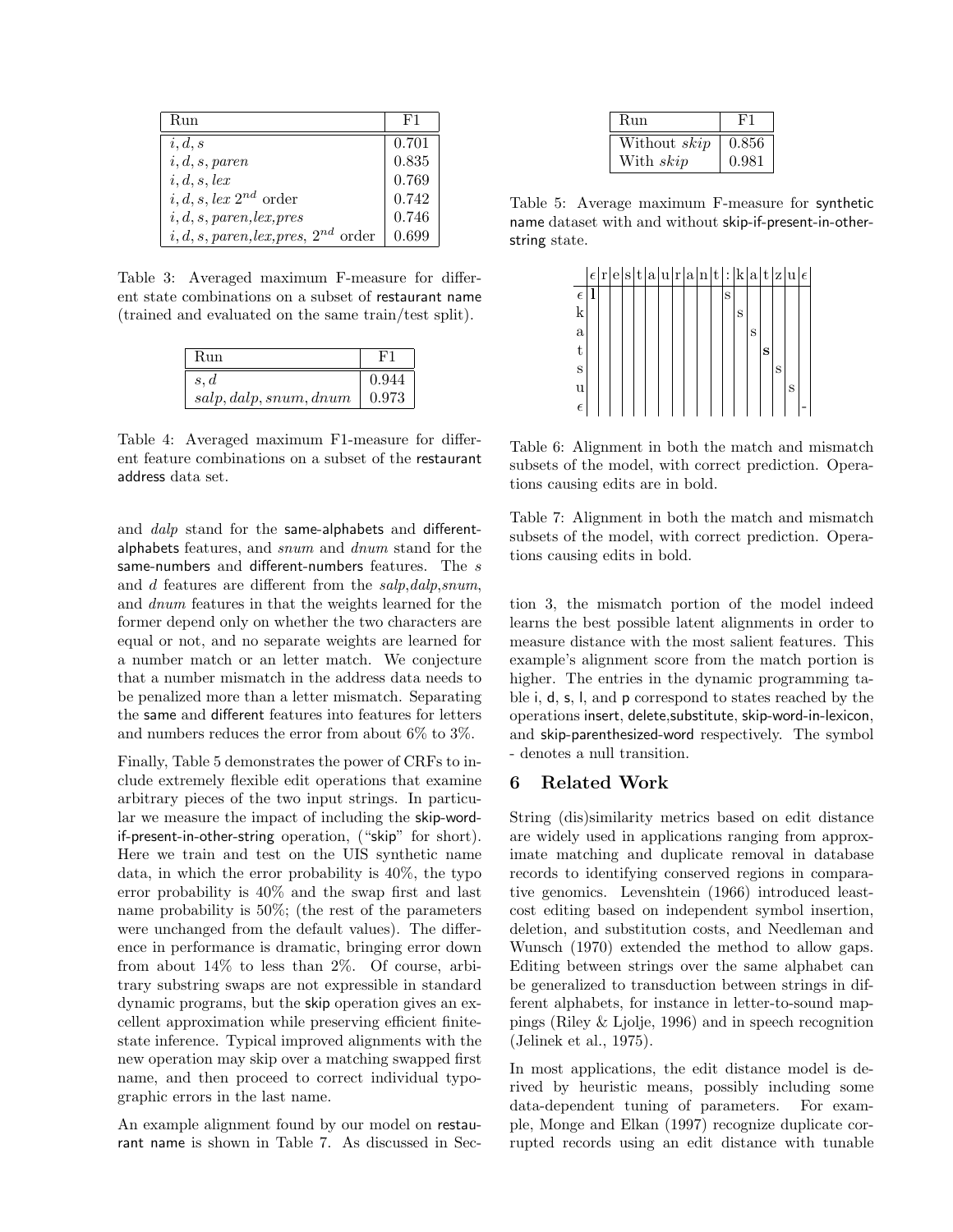edit and gap costs. Hernandez and Stolfo (May 1995) merge records in large databases using rules based on domain-specific edit distances for duplicate detection. Cohen (2000) use a token-based TF-IDF string similarity score to compute ranked approximate joins on tables derived from Web pages. Koh et al. (2004) use association rule mining to check for duplicate records with per-field exact, Levenshtein or BLAST 2 gapped alignment (Altschul et al., 1997) matching. Cohen et al. (2003) surveys edit and common substring similarity metrics for name and record matching, and their application in various duplicate detection tasks.

In bioinformatics, sequence alignment with edit costs based on evolutionary or biochemical estimates are common (Durbin et al., 1998). Position-independent costs are normally used for general sequence similarity search, but position-dependent costs are often used when searching for specific sequence motifs.

In basic edit distance, the cost of individual edit operations is independent of the string context. However, applications often require edit costs to change depending on context. For instance, the characters in an author's first name after the first character are more likely to be deleted than the first character. Instead of specialized representations and dynamic programming algorithms, we can instead represent contextdependent editing with weighted finite-state transducers (Eilenberg, 1974; Mohri et al., 2000) whose states represent different types of editing contexts. The same idea has also been expressed with pair hidden Markov models for pairwise biological sequence alignment (Durbin et al., 1998).

If edit costs are identified with  $-\log$  probabilities (up to normalization), edit distance models and certain weighted transducers can be interpreted as generative models for pairs of sequences. Pair HMMs are such generative models by definition. Therefore, expectation-maximization using an appropriate version of the forward-backward algorithm can be used to learn parameters that maximize the likelihood of a given training set of pairs of strings according to the generative model (Ristad & Yianilos, 1998; Ristad & Yianilos, 1996; Durbin et al., 1998). Bilenko and Mooney (2003) use EM to train the probabilities in a simple edit transducer for one of the duplicate detection measures they evaluate. Eisner (2002) gives a general algorithm for learning weights for transducers, and notes that the approach applies to transducers with transition scores given by globally normalized log-linear models. These models are to CRFs as pair HMMs are to HMMs.

The foregoing methods for training edit transducers or pair HMMs use positive examples alone, but do not need to be given explicit alignments because they do EM with alignment as a latent (structured) variable. Joachims (2003) gives a generic maximummargin method for learning to score alignments from positive and negative examples, but the training examples must include the actual alignments. In addition, he cannot solve the problem exactly because he does not exploit factorizations of the problem that yield a polynomial number of constraints and efficient dynamic programming search over alignments.

While the basic models and algorithms are expressed in terms of single letter edits, in practice it is convenient to use a richer application-specific set of edit operations, for example name abbreviation. For example, Brill and Moore (2000) use edit operations designed for spelling correction in a spelling correction model trained by EM. Tejada et al. (2001) has edit operations such as abbreviation and acronym for record linkage.

# 7 Conclusions

We have presented a new discriminative model for learning finite-state edit distance from postive and negative examples consisting of matching and nonmatching strings. It is not necessary to provide sequence alignments during training. Experimental results show the method to outperform previous approaches.

The model is an interesting member of a family of models that use a discriminative objective function to discover latent structure. The latent edit operation sequences that are learning by EM are indeed the alignments that help discriminate matching from nonmatching strings.

We have described in some detail the finite-state version of this model. A context-free grammar version of the model could, through edit operations defined on trees, handle swaps of arbitrarily-sized substrings.

# Acknowledgments

We thank Charles Sutton and Xuerui Wang for useful conversations, and Mikhail Bilenko for helpful comments on a previous draft. This work was supported in part by the Center for Intelligent Information Retrieval, the National Science Foundation under NSF grants #IIS-0326249, #IIS-0427594, and #IIS-0428193, and by the Defense Advanced Research Projects Agency, through the Department of the Interior, NBC, Acquisition Services Division, under contract #NBCHD030010.